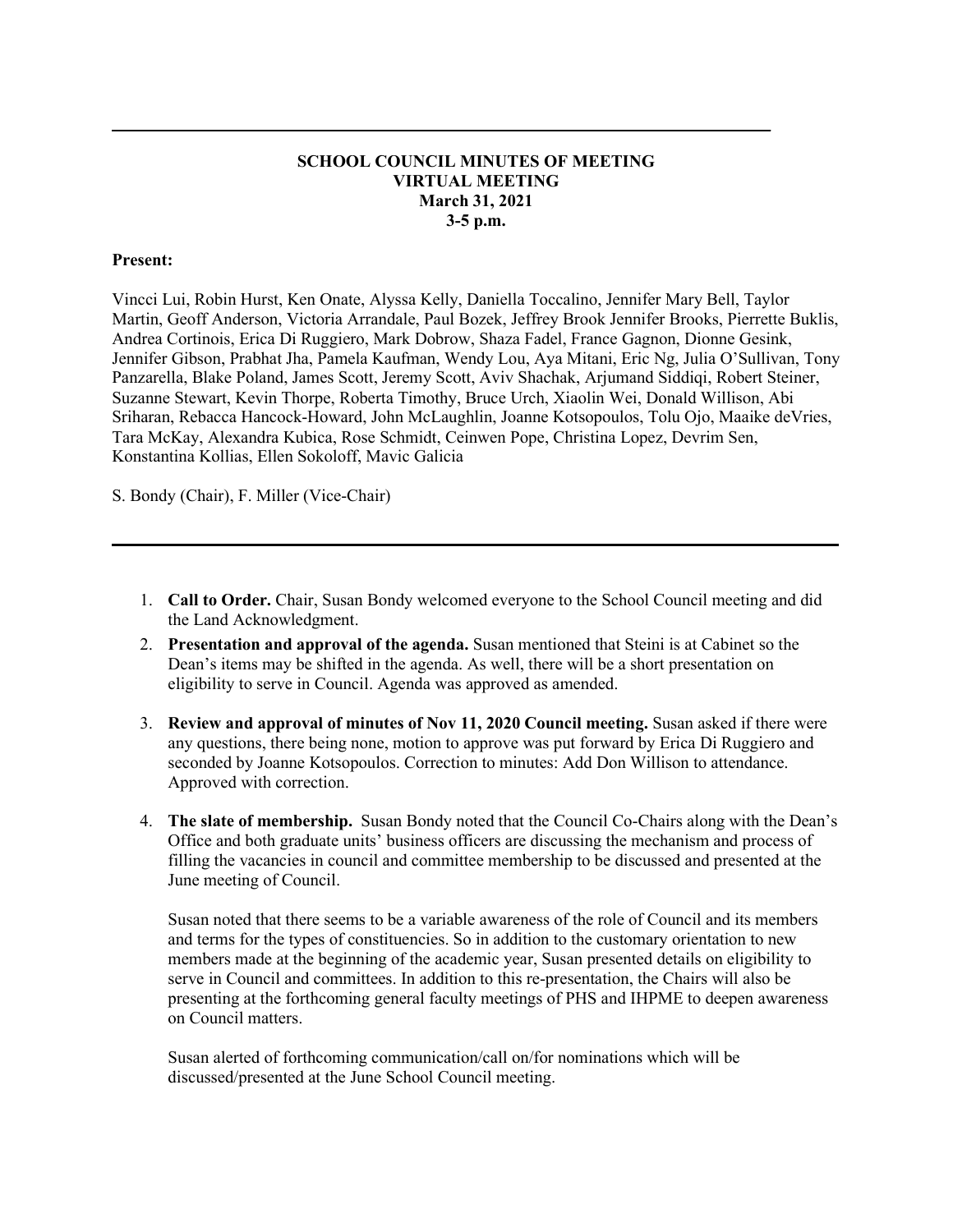#### **5. STANDING ITEMS**

*School Council Education Committee Matters*. For information, Education and Student Awards Committee Chair Paul Bozek let Council know of the courses that were approved on behalf of Council at the committee's meeting on March 10, 2021.

- 1. New Course: CHL5633H Planetary/Global Health Ethics
- 2. Course Name Change: CHL5419H Social Epidemiology
- 3. Course Name Change: CHL5618H Primary Care in Global Context
- 4. Course Weight Change: CHL5212H Predictive Modelling
- 5. New Emphasis in MPH Nutrition & Dietetics program
- 6. Addition of CR/NCR Option to degree programs
- 7. NEW Course: HAD5749 Knowledge to Action
- 8. NEW Course: HAD5750 Org Behaviour (the course code 5747 listed in Ed Com agenda is already taken)
- 9. NEW Course: HAD5748H Intro to Survey Design
- 10. Course name change for HAD6764H
- 11. Course name change: HAD5800H
- 12. Changes to program requirements: Ph.D. HSR, HIR emphasis
- 13. Changes to program requirements: M.Sc. HSR, HIR emphasis
- 14. Minor Modification Proposal Creating the Option for Graduate Students to Elect CR/NCR in an Existing Graduate Program

A new matter to be introduced in detail at the June meeting of Council is to discuss having a vice-chair (co-chair (?)) alongside the Education and Student Awards Committee Chair; this would mimic the structure of the School Council where there is a Chair and a Vice-Chair or co-chair; wording for which to be crafted by Chairs, subsequently forwarding a motion to amend By-laws. Susan recalled that changes to Bylaws do not require approval beyond School Council.

Motion to accept report from Ed Com forwarded by Erica Di Ruggiero, seconded by Jeremy Scott. No objections, report **accepted**.

# *CAO Update: Robin Hurst*

- 2020-21 Recruitment plan has been approved (submitted January) and will be moving forward. D
- Guideline Assessment Tool (GAT). Robin has been working on operational guideline on a continuing basis as changes resulting from consultations are shared by the University. There are more sanitation stations throughout the building, sanitation wipe stations, plastic screens in the more areas open to the public, directional signage. Issues on ventilation, water flushing are also being prioritized in coordination with Sr Leadership and OEH faculty: Paul Bozek, Victoria Arrandale and James Scott. This is for consideration of a safe return in the Fall 2021.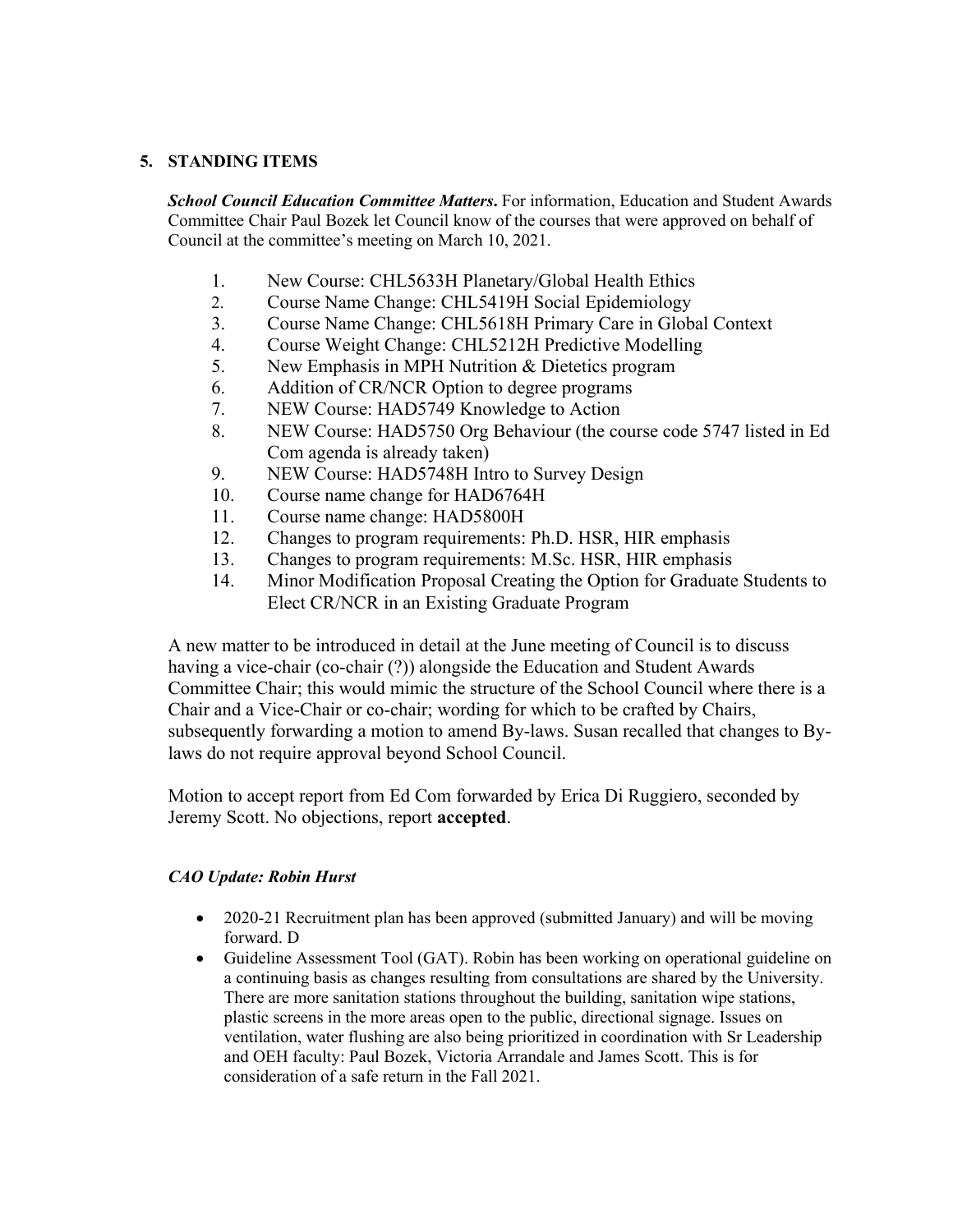There were questions from Paul Bozek (ventilation) and Geoff Anderson (number of students/workload- deferred to Dionne). Given the pandemic and the uncertainties it brings, and the information received centrally, no definitive answer can be given.

- Grant year ends at the end of March resulting in increased activity.
- Annual Divisional Budget preparation/submission is underway in coordination with the business managers for PHS and IHPME.
- Grant administration on COVID- related work has also significantly heightened.
- Payroll has grown three times the amount; hiring an additional staff for HR/Finance admin area.
- Launching soon DLSPH ServiceNow, which is in pilot phase currently an online application to help resolve IT issues, accessible with UofT log in ID. A communication will be issuing from Robin shortly.
- Developing DLSPH SharePoint Site, accessible with UTORid. SharePoint Site and DLSPH ServiceNow is in conjunction with IHPME.
- Working with ADAA Dionne Gesink, on an education framework to build infrastructure support for staff and platform capabilities.

# *ADAA Updates: Dionne Gesink*

- The School will plan as though we are opening in the Fall, and we will follow what the Public Health guidelines will be provided at that time.
- Faculty will be receiving an email polling what days of the week they will want to teach and time slots for room booking purposes, in case needed at return.
- Dionne reminded teaching faculty about planning lightly, being flexible within the waitand-see environment we are in due to the pandemic. There are no clear guidelines on international students from the University just yet.
- Dionne spoke to the CR/NCR transcript regulations for PHS/IHPME. The U extended to the graduate programs a student initiated toggle to allow them to use this option and how many times the student can use this. This has no bearing on marking/grading. The poll was launched for the members to approve/disapprove. Motion **passed** with a majority vote. The process of approval continues through SGS for implementation, and after which will be published in the websites.
- Dionne presented the DLSPH Guidelines on the Student Evaluation of Teaching Courses which has already been given feedback on through earlier consultation at faculty meetings and curriculum committee, revised and is now presented to Council for approval. Aviv noted that this will be a tool in a future opportunity to evaluate courses that are over 20 years old. Motion to approve is **accepted** through the virtual polling. The approved guidelines will be sent to CTSI for implementation.

# *ADR Updates: France Gagnon*

- COVID-19 related grants administration increased. Success rate for non-Covid related grants was up. There will be a full report in the next Council meeting.
- Research website is also being updated.

#### *Update from the PHSA*

Rose Schmidt of PHSA gave the following update: